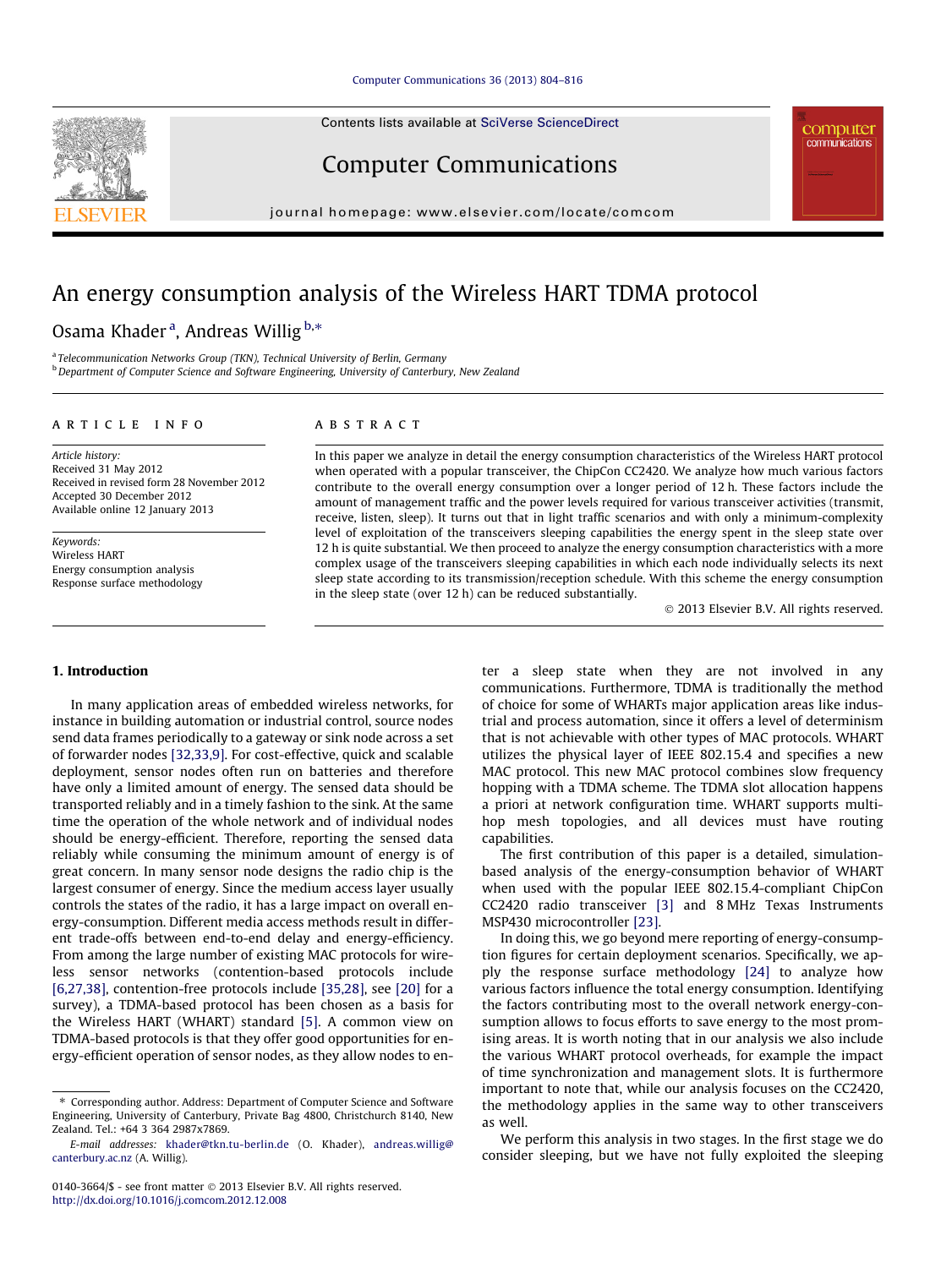capabilities of the CC2420. Instead, we have chosen the lightest available sleep mode. This lightest sleep mode has the highest power consumption of all sleep modes and the shortest wakeup time, and a nodes transceiver enters it after each slot in which the node was active (i.e. transmitting or receiving). This approach has minimal implementation complexity and does not need to consider the nodes TMDA schedule at all – it allows a node to start its wakeup operation at the beginning of a time slot and be ready for transmission or reception within the same slot early enough. Our statistical analysis, which looks at various factors contributing to the energy consumption over 12 h, reveals that the energy consumed in this sleep state contributes to approximately 40% of the total variation observed.

In the second stage of our analysis we exploit that the transceiver offers several different sleep states of varying depth. The deeper sleep states require more energy and time to wake up from them. We analyze a method that individual nodes can apply to their TDMA schedule (as received from a central entity at network configuration time). By this method a node determines after each active slot the deepest sleep mode that would still allow it to be awake when its next active slot comes – it has a slightly higher implementation complexity and runtime costs as the method used in the first stage. This method takes into account how much time it takes to switch from one sleep state into another or into the active state. Our results show that with applying this simple method substantial energy savings for the sleep energy can be achieved.

To the best of our knowledge, this paper provides the first detailed analysis of the main factors contributing to the energy-consumption of WHART. It extends the conference paper [\[17\]](#page--1-0) by considering all sleep modes of the CC2420 transceiver instead of only the lightest one, by considering management cost in addition to time synchronization cost, by using more complex network topologies and by considering the microcontroller power consumption,

The remainder of the paper is structured as follows. Section 2 presents an overview of the WHART standard. Subsequently, in Section [3](#page--1-0) we describe the simulation-based performance evaluation approach used in this paper. The sensitivity analysis results are presented in Section [4.](#page--1-0) In this section we also present the analysis of the performance cost of time synchronization and management slots. In Section [5](#page--1-0) we analyze the transceivers energy consumption when the sleeping capabilities are more fully exploited. Related work is discussed in Section [6](#page--1-0) and finally, Section [7](#page--1-0) concludes the paper with some possible ideas for future

work. Additional details to this paper are available as technical report [\[16\]](#page--1-0).

#### 2. Overview of Wireless HART

Wireless HART [\[10,12,11,13\]](#page--1-0) (abbreviated as WHART in the following) is one of the first wireless communication standards specifically designed for process automation applications. The standard has been finalized in 2007, and at the beginning of 2010 it has been ratified as an IEC standard. On the physical layer, WHART adopts radios that are compliant to the IEEE 802.15.4 standard [\[21\].](#page--1-0) It operates in the 2.4 GHz band and offers a data rate of 250 kbit/s. On top of the physical layer, WHART employs a TDMAbased MAC protocol and additionally performs slow frequency hopping (hopping on a per-slot basis). The frequency hopping-pattern is determined from a well-known pseudo-random sequence. The TDMA slot allocation is centrally controlled (by the network manager) and slots are assigned at network configuration time. Furthermore, the network manager can re-schedule the network dynamically, based on health reports issued by each node every 15 min. Such a health report includes a list of the neighbors of a node and hence a part of the network topology. The network manager re-schedules only upon topology changes, which we consider to be a relatively rare event.

#### 2.1. Network architecture

The network architecture of a WHART network features three different types of components (compare Fig. 1).

The WHART field devices are used for collecting measurement data from the field and for forwarding this data to a gateway node. They typically integrate wireless communication, sensing, and computational facilities. A field device might be either a genuine WHART device or it might be a legacy (wired) HART device equipped with a HART-specific wired-to-wireless adapter. In this paper we assume that field devices are battery-driven, so we are especially interested in their energy-consumption.

A gateway forms the boundary between a WHART segment and other (often wired) parts of an automation network and is usually not energy-constrained. The gateway is the point where all sensor data provided by WHART field devices is collected and prepared for further processing. It enables communication between host applications and field devices. There is only one gateway per network and all the WHART devices are known to the gateway.



Fig. 1. WHART basic network components.